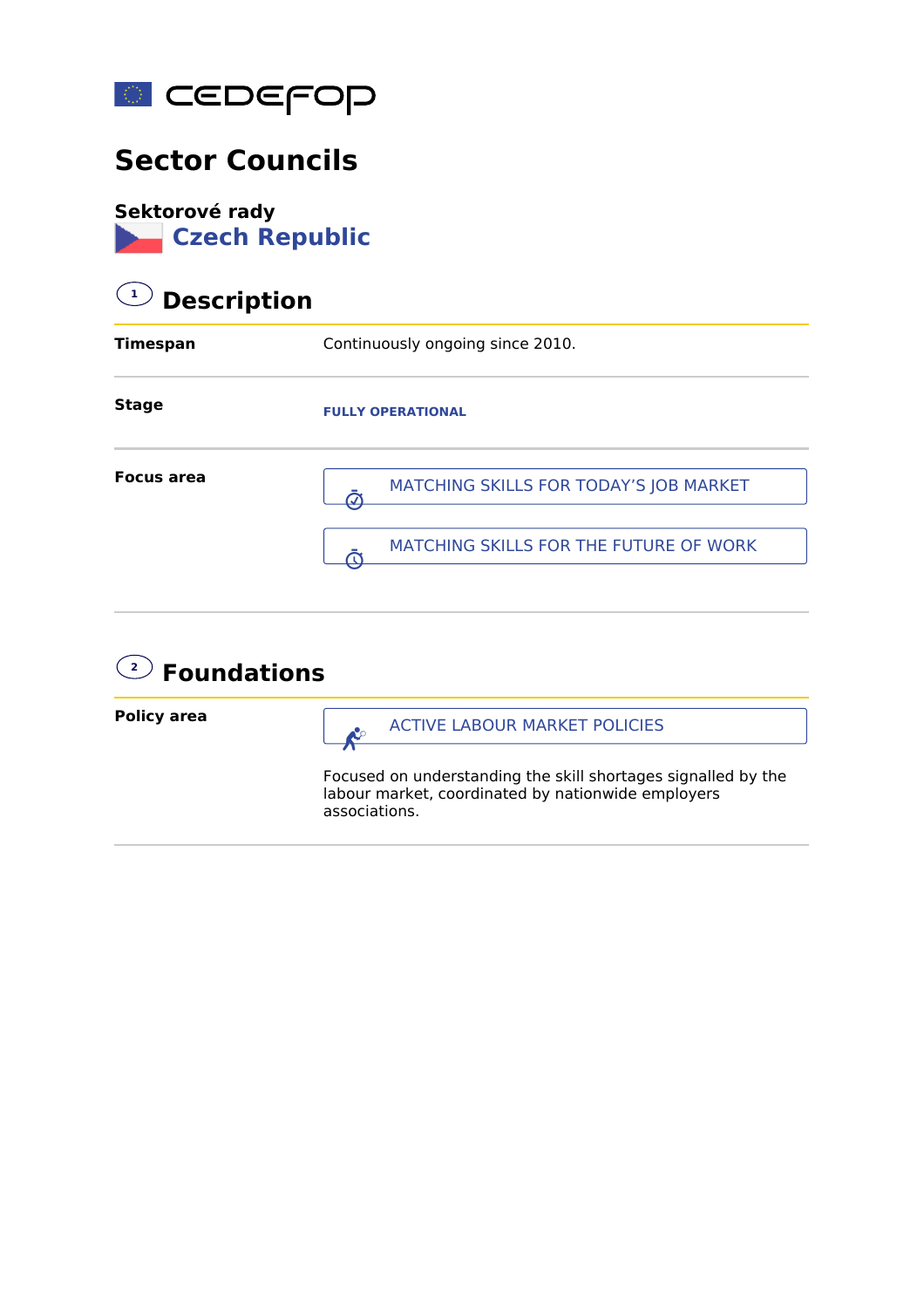| <b>Policy goal</b>              | Public policy makers as well as social partners<br>(associations of private employers) in the Czech<br>Republic have been facing the problem of skill<br>mismatch between the supply of skills of graduates<br>from formal education and the demand for<br>new/specialised skills continually generated in the<br>labour market. It was decided to set up a platform for<br>systematic cooperation between the two sides. Sector<br>Councils are employer-led and publicly partly co-<br>funded, and supervise expert groups, whose task is to<br>monitor skill shortages and consult corresponding<br>policy measures (Vocational Qualifications, National<br>System of Professions etc). The activities of Sector<br>Councils help to narrow the gap between requirements<br>of employers (in terms of qualifications and<br>competencies of employees) and the supply of<br>workforce (both current and future), through<br>identification of future needs and recommendations<br>for improvement. |
|---------------------------------|-------------------------------------------------------------------------------------------------------------------------------------------------------------------------------------------------------------------------------------------------------------------------------------------------------------------------------------------------------------------------------------------------------------------------------------------------------------------------------------------------------------------------------------------------------------------------------------------------------------------------------------------------------------------------------------------------------------------------------------------------------------------------------------------------------------------------------------------------------------------------------------------------------------------------------------------------------------------------------------------------------|
| <b>Mismatch</b>                 | <b>EXPLICITLY DESIGNED TO ADDRESS SKILL MISMATCH</b>                                                                                                                                                                                                                                                                                                                                                                                                                                                                                                                                                                                                                                                                                                                                                                                                                                                                                                                                                  |
| Aim of policy<br>instrument     | <b>ADDRESS SKILL SHORTAGES</b><br><b>B</b>                                                                                                                                                                                                                                                                                                                                                                                                                                                                                                                                                                                                                                                                                                                                                                                                                                                                                                                                                            |
|                                 | <b>UPSKILL EMPLOYED ADULTS</b>                                                                                                                                                                                                                                                                                                                                                                                                                                                                                                                                                                                                                                                                                                                                                                                                                                                                                                                                                                        |
|                                 | <b>MATCH SKILLS OF YOUNG GRADUATES</b>                                                                                                                                                                                                                                                                                                                                                                                                                                                                                                                                                                                                                                                                                                                                                                                                                                                                                                                                                                |
|                                 | <b>BROADLY ADDRESS SKILL MISMATCH</b>                                                                                                                                                                                                                                                                                                                                                                                                                                                                                                                                                                                                                                                                                                                                                                                                                                                                                                                                                                 |
| <b>Legal basis</b>              | <b>OTHER</b>                                                                                                                                                                                                                                                                                                                                                                                                                                                                                                                                                                                                                                                                                                                                                                                                                                                                                                                                                                                          |
| <b>Administrative level</b>     | <b>NATIONAL</b>                                                                                                                                                                                                                                                                                                                                                                                                                                                                                                                                                                                                                                                                                                                                                                                                                                                                                                                                                                                       |
| <b>Main responsible</b><br>body | Svaz průmyslu a dopravy (Confederation of Industry)                                                                                                                                                                                                                                                                                                                                                                                                                                                                                                                                                                                                                                                                                                                                                                                                                                                                                                                                                   |
| <b>Stakeholders</b>             | <b>CHAMBERS OF COMMERCE AND INDUSTRY</b><br>å Mari                                                                                                                                                                                                                                                                                                                                                                                                                                                                                                                                                                                                                                                                                                                                                                                                                                                                                                                                                    |
|                                 | <b>EMPLOYER FEDERATIONS</b><br><u>999</u>                                                                                                                                                                                                                                                                                                                                                                                                                                                                                                                                                                                                                                                                                                                                                                                                                                                                                                                                                             |
|                                 | Svaz průmyslu a dopravy (Confederation of Industry) - leading<br>partner, responsible for selected sector councils                                                                                                                                                                                                                                                                                                                                                                                                                                                                                                                                                                                                                                                                                                                                                                                                                                                                                    |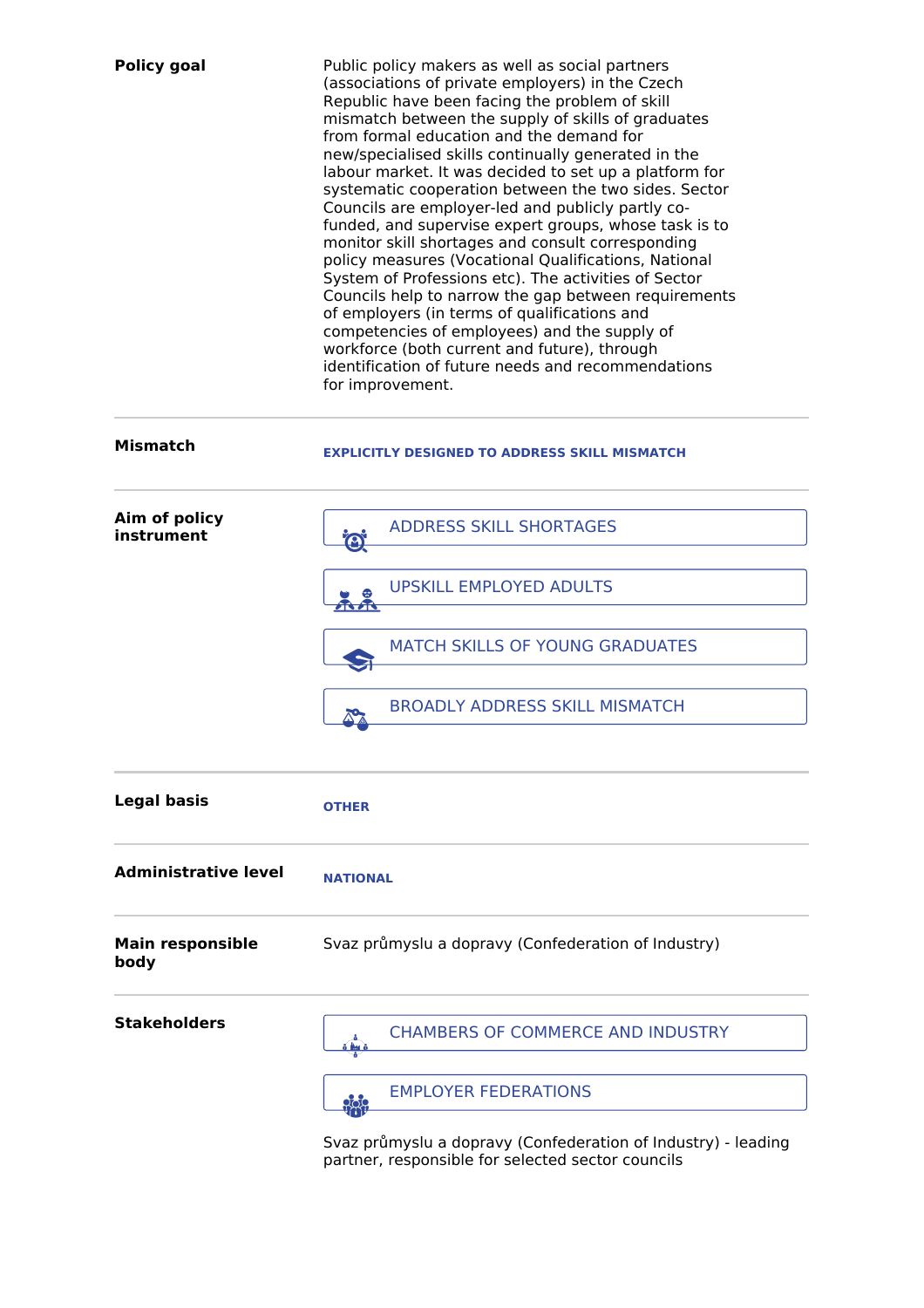|                                  | Hospodářská komora (Chamber of Commerce) - responsible for<br>selected sector councils<br>Agrární komora (Agrarian Chamber) - responsible for selected<br>sector councils<br>Svaz podnikatelů ve stavebnictví (Association of Building<br>Entrepreneurs) - responsible for selected sector councils<br>Trexima s.r.o. - coordinator<br>Large numbers of bodies (employers or association of<br>employers, ministries) representing in total 29 sector boards.                                                                                                                                                                                                                                                                                                                                                                                                                                                                                                                                                                                                                                                                                                                                                                                                                                                                                                                                                                           |
|----------------------------------|-----------------------------------------------------------------------------------------------------------------------------------------------------------------------------------------------------------------------------------------------------------------------------------------------------------------------------------------------------------------------------------------------------------------------------------------------------------------------------------------------------------------------------------------------------------------------------------------------------------------------------------------------------------------------------------------------------------------------------------------------------------------------------------------------------------------------------------------------------------------------------------------------------------------------------------------------------------------------------------------------------------------------------------------------------------------------------------------------------------------------------------------------------------------------------------------------------------------------------------------------------------------------------------------------------------------------------------------------------------------------------------------------------------------------------------------|
| <b>Funding</b>                   | Most of Sector Councils' operations so far have been in<br>design and amendments of vocational qualification<br>standards (National Register of Qualifications - NSK)<br>and National System of Professions (NSP). There is a<br>funding allocated from the Ministry of Education,<br>Youth and Sports budget for running the NSK.<br>However, this is dedicated to the executive body<br>responsible for NSK (Národní ústav pro vzdělávání -<br>National Institute for Education), and some resources<br>are partly channelled to Sector Councils. There is an<br>initiative of the Confederation of Industry (leading<br>partner of the Sector Councils network) that is<br>proposing to include Sector Councils into creation of 2<br>new subsystems: Skills 4.0 (Dovednosti 4.0) and<br>Competence pyramids (Kompetenční pyramidy). The<br>Skills 4.0 subsystem would be a process where<br>employers (represented by Sector Councils) together<br>with academics, science and R&D representative,<br>define future skills, incorporate them into the Central<br>Database of Competences and assign them to (often<br>new) professions and qualifications. The Competence<br>pyramids subsystem would be a tool/mechanism for<br>influencing the educational system and curricula to<br>ensure graduates have new skills, often multisectoral<br>and transferable. There is a need to identify new<br>funding for these activities. |
| <b>Intended</b><br>beneficiaries | The beneficiaries of activities and outputs generated<br>by Sector Councils are employers through                                                                                                                                                                                                                                                                                                                                                                                                                                                                                                                                                                                                                                                                                                                                                                                                                                                                                                                                                                                                                                                                                                                                                                                                                                                                                                                                       |

continuously improved accessibility of skilled workforce, which is a domain of the Councils' operations.

# **3 Processes**

**Use of labour market intelligence**



Sector Councils exploit discussions on regular basis among their members to identify current skills gaps and mismatches, as well as to identify future skills needs. They also use statistics (vacant jobs by professions) to formulate current needs and trends.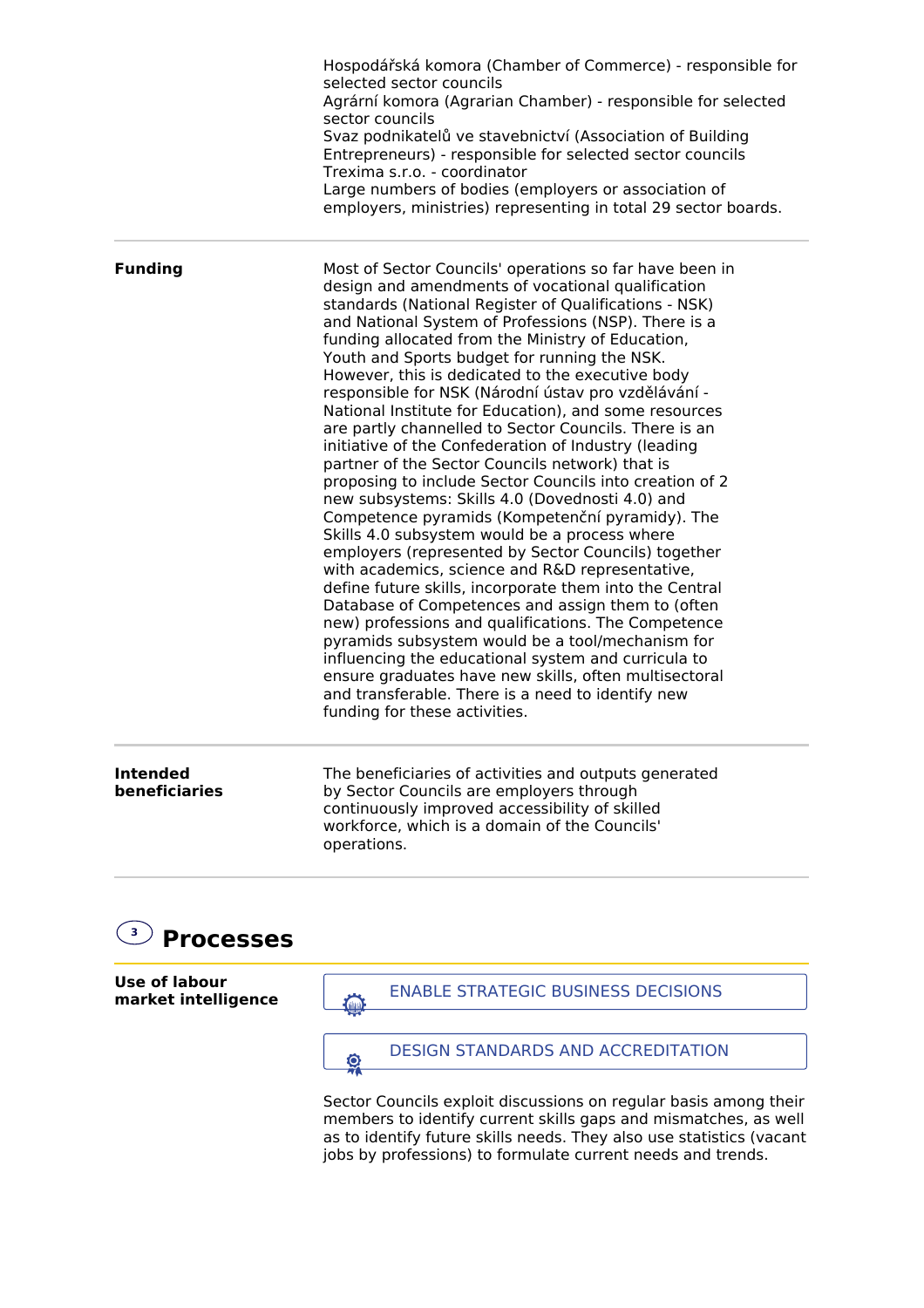|                                | Experts nominated to Sector Councils monitor the labour market<br>and identify developments, trends and changes in skill demand;<br>exchange information on sectoral needs in workforce<br>development; support further training and up-skilling of workers;<br>analyse skill needs in particular sectors and propose the<br>structure of new qualifications; and define Assessment<br>Standards of new qualifications. In the medium-term, each<br>Sector Council develops a Sector Agreement (strategic<br>document that summarises the current situation of the sector in<br>terms of skill needs, and proposes solutions including specific<br>measures and the timeline for their realisation). |
|--------------------------------|------------------------------------------------------------------------------------------------------------------------------------------------------------------------------------------------------------------------------------------------------------------------------------------------------------------------------------------------------------------------------------------------------------------------------------------------------------------------------------------------------------------------------------------------------------------------------------------------------------------------------------------------------------------------------------------------------|
| <b>Financial schemes</b>       | Mixed financing of: subsidies based on calls for<br>particular time limited projects; specific budget<br>allocated for running of the National Register of<br>Qualifications; and private financing. Sector councils<br>are not legal entities and therefore are not eligible for<br>incentives directly, only through other bodies.                                                                                                                                                                                                                                                                                                                                                                 |
| <b>Frequency of</b><br>updates | Sector Councils are operational on an regular basis.<br>The frequency of meetings varies, depending on<br>particular Council attitudes and need. Some of them<br>hold meetings quarterly, some once a year.                                                                                                                                                                                                                                                                                                                                                                                                                                                                                          |
| <b>Development</b>             | The first Sector Council was set up in 2005 (Forestry),<br>as a first initiative to address qualification needs for<br>this particular sector. However, at that time, sector<br>councils were rather informal initiatives inspired by<br>foreign practices. This changed after the National<br>Register of Qualifications (NSK) and National System<br>of Professions (NSP) project were launched. These two<br>programmes brought a new impulse and help to<br>formalize the structure and responsibilities of sector<br>councils.                                                                                                                                                                  |
| <b>Barriers</b>                | Except for the difficult financing schemes (dependent<br>on calls for subsidies channelled through key<br>members), no major obstacles are identified. Sector<br>Councils are recognised bodies within the established<br>system for identification of skills mismatch and<br>programmes/projects addressing identified needs.                                                                                                                                                                                                                                                                                                                                                                       |
| <b>Success factors</b>         | A key factor is a close and focused cooperation of<br>bodies and people involved: 250 people from various<br>companies, associations and institutions are members<br>of 29 Sector Councils, and an additional 1,500 experts<br>are invited to tackle specific tasks.                                                                                                                                                                                                                                                                                                                                                                                                                                 |
| <b>Innovativeness</b>          | <b>VERY INNOVATIVE</b>                                                                                                                                                                                                                                                                                                                                                                                                                                                                                                                                                                                                                                                                               |
|                                | The approach made Sector Councils clearly and directly<br>responsible for defining the vocational qualification standards<br>from the employers' point of view, thus reflecting practical                                                                                                                                                                                                                                                                                                                                                                                                                                                                                                            |